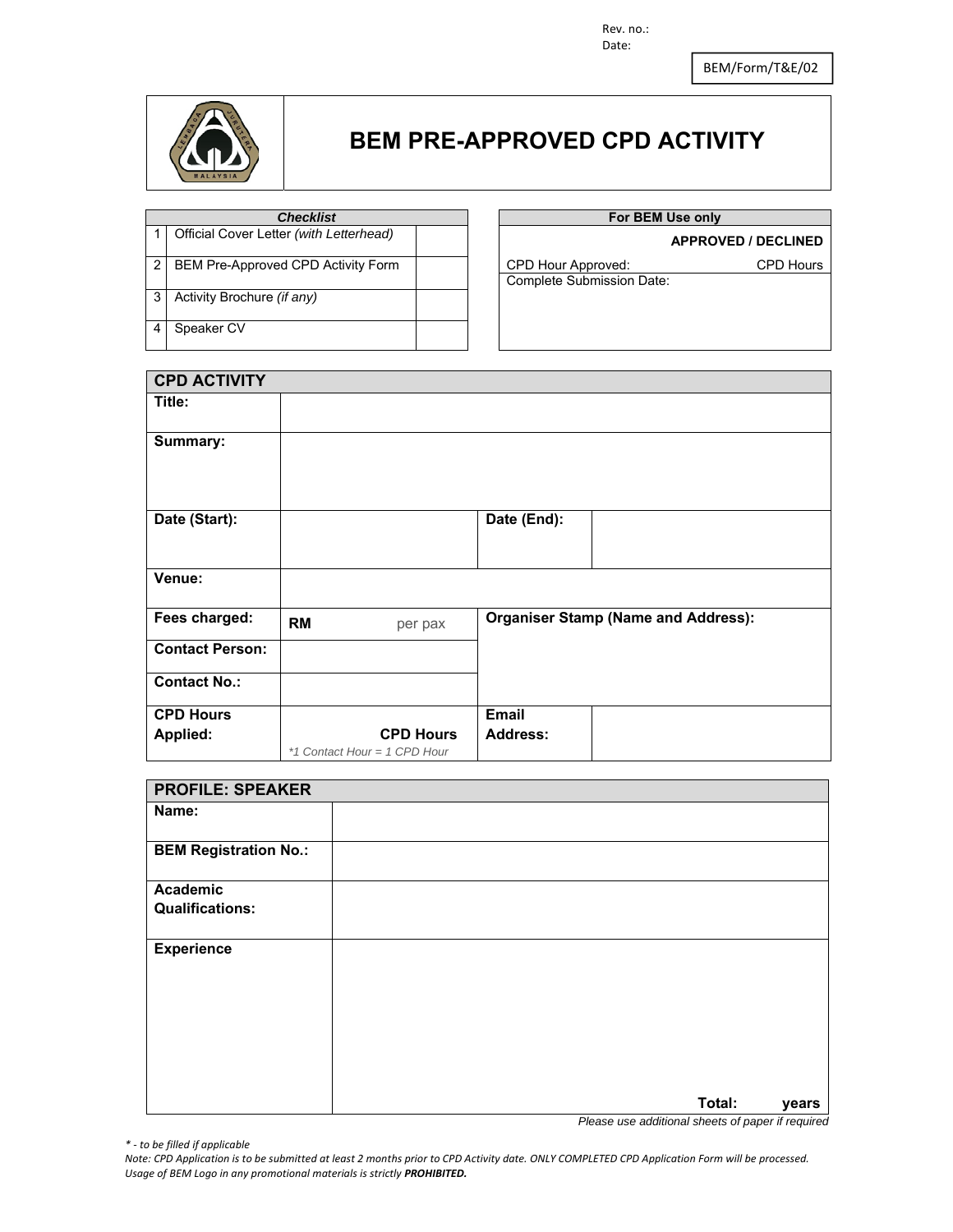| <b>BASIS OF CPD HOURS APPLIED FOR (Itinerary):</b> |                            |                                    |                                        |
|----------------------------------------------------|----------------------------|------------------------------------|----------------------------------------|
| <b>Date</b>                                        | Program                    | <b>Contact Hours</b>               | <b>CPD Hours</b><br><b>Applied for</b> |
| Time                                               | Topic:                     |                                    |                                        |
|                                                    |                            |                                    |                                        |
|                                                    | <b>Synopsis of Topic:</b>  |                                    |                                        |
|                                                    | Speaker:                   |                                    |                                        |
|                                                    | 1.                         |                                    |                                        |
|                                                    | 2.                         |                                    |                                        |
|                                                    | Topic:                     |                                    |                                        |
|                                                    |                            |                                    |                                        |
|                                                    | <b>Synopsis of Topic:</b>  |                                    |                                        |
|                                                    | Speaker:                   |                                    |                                        |
|                                                    | 1.<br>2.                   |                                    |                                        |
|                                                    |                            |                                    |                                        |
|                                                    | Topic:                     |                                    |                                        |
|                                                    |                            |                                    |                                        |
|                                                    | <b>Synopsis of Topic:</b>  |                                    |                                        |
|                                                    | Speaker:                   |                                    |                                        |
|                                                    | 1.                         |                                    |                                        |
|                                                    | 2.                         |                                    |                                        |
|                                                    | <b>Total Contact Hours</b> |                                    |                                        |
|                                                    |                            | <b>Total CPD Hours Applied for</b> |                                        |
|                                                    | D,                         |                                    | $\overline{f}$<br>$\ldots$ if $\ldots$ |

*Please use additional sheets of paper if required* 

| <b>Submitted By:</b> |  |
|----------------------|--|
| Signature:           |  |
| Name:                |  |
| Position:            |  |
| Date:                |  |
|                      |  |

*\* ‐ to be filled if applicable Note: CPD Application is to be submitted at least 2 months prior to CPD Activity date. ONLY COMPLETED CPD Application Form will be processed. Usage of BEM Logo in any promotional materials is strictly PROHIBITED.*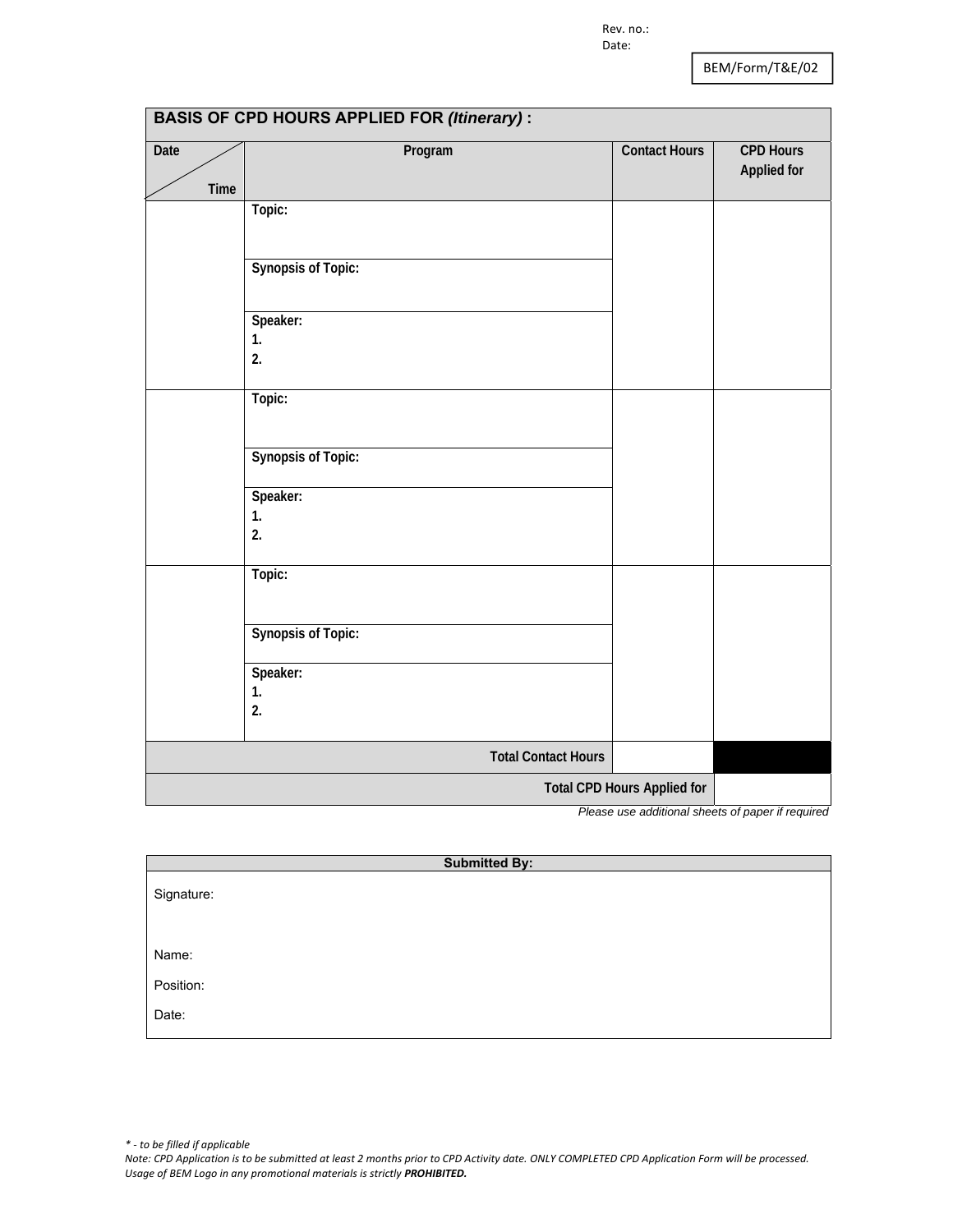

| <b>Checklist</b> |                                         |  |
|------------------|-----------------------------------------|--|
|                  | Official Cover Letter (with Letterhead) |  |
|                  | BEM Pre-Approved CPD Activity Form      |  |
| 3                | Activity Brochure (if any)              |  |
|                  | Speaker CV                              |  |

### **For BEM Use only**

### <sup>1</sup> Official Cover Letter*(with Letterhead)* <sup>√</sup> **APPROVED / DECLINED**

CPD Hour Approved: CPD Hours

| <b>Complete Submission Date:</b> |  |
|----------------------------------|--|

| <b>CPD ACTIVITY</b>    |                                                                |                                                           |                                      |  |
|------------------------|----------------------------------------------------------------|-----------------------------------------------------------|--------------------------------------|--|
| Title:                 |                                                                | BEM WEBINAR 2022 - PROFESSIONAL CERTIFICATE               |                                      |  |
|                        | <b>EXAMINATION (PCE)</b>                                       |                                                           |                                      |  |
|                        |                                                                |                                                           |                                      |  |
| Summary:               | Objective                                                      |                                                           |                                      |  |
|                        | Explain requirements of PCE.<br>1)                             |                                                           |                                      |  |
|                        | Go through syllabus and sample questions.<br>2)                |                                                           |                                      |  |
|                        | Meet the examiners and find out what their expectations.<br>3) |                                                           |                                      |  |
|                        |                                                                |                                                           |                                      |  |
| Date (Start):          | 1.10.2022 (Thursday)                                           | Date (End):                                               | 1.10.2020 (Thursday)                 |  |
|                        |                                                                |                                                           |                                      |  |
| Venue:                 | ZOOM Platform                                                  |                                                           |                                      |  |
|                        |                                                                |                                                           |                                      |  |
| Fees charged:          | <b>RM</b><br>FREE<br>per pax                                   | <b>Organiser Stamp (Name and Address):</b>                |                                      |  |
| <b>Contact Person:</b> | SITI BALQIS BINTI MOHD                                         |                                                           | <b>BOARD OF ENGINEERS MALAYSIA</b>   |  |
|                        | <b>NASIRUDDIN</b>                                              |                                                           | Tingkat 17, Blok F, Ibu Pejabat JKR, |  |
| <b>Contact No.:</b>    | 03 2691 2090                                                   | <b>Jalan Sultan Salahuddin,</b><br>50480 W.P Kuala Lumpur |                                      |  |
|                        | (EXT:181)                                                      |                                                           |                                      |  |
| <b>CPD Hours</b>       |                                                                | Email                                                     |                                      |  |
| <b>Applied:</b>        | $\mathcal{D}$<br><b>CPD Hours</b>                              | Address:                                                  | event@bem.org.my                     |  |
|                        | *1 Contact Hour = 1 CPD Hour                                   |                                                           |                                      |  |

| <b>PROFILE: SPEAKER</b>      |                                                                                                                                                                                                                                                                                                                                                                                                                                                                                                                                                                                                                                                                                                                                                                                                                                                                                                                                                                                            |  |  |
|------------------------------|--------------------------------------------------------------------------------------------------------------------------------------------------------------------------------------------------------------------------------------------------------------------------------------------------------------------------------------------------------------------------------------------------------------------------------------------------------------------------------------------------------------------------------------------------------------------------------------------------------------------------------------------------------------------------------------------------------------------------------------------------------------------------------------------------------------------------------------------------------------------------------------------------------------------------------------------------------------------------------------------|--|--|
| Name:                        | Ir. K. SUNDRARAJ                                                                                                                                                                                                                                                                                                                                                                                                                                                                                                                                                                                                                                                                                                                                                                                                                                                                                                                                                                           |  |  |
| <b>BEM Registration No.:</b> | C1XXXX7 (BEM)                                                                                                                                                                                                                                                                                                                                                                                                                                                                                                                                                                                                                                                                                                                                                                                                                                                                                                                                                                              |  |  |
| Academic                     | B. Sc. (Hons.) in Civil Engineering                                                                                                                                                                                                                                                                                                                                                                                                                                                                                                                                                                                                                                                                                                                                                                                                                                                                                                                                                        |  |  |
| <b>Qualifications:</b>       | - Queens Mary College, university of London, united Kingdom                                                                                                                                                                                                                                                                                                                                                                                                                                                                                                                                                                                                                                                                                                                                                                                                                                                                                                                                |  |  |
| <b>Experience</b>            | He is presently a Director of Zaidun Leeng Sdn. Bhd., an engineering consultancy firm, and has 30<br>years of experience in design, construction and project management of Civil Engineering projects. He has been<br>involved in the design and construction of Bridges and Flyovers since 1989 and is responsible for the Bridge<br>and Civil Structures design works undertaken by the company.<br>He has gained experience in designing and construction of bridges and civil structures for major<br>Híghways ín Malaysía. Hís vast experience covers conceptual, preliminary and detailed design, construction,<br>technical specifications and quality control / quality assurance procedures for construction of various<br>components of the bridges and civil structures. His site experience of six (6) years include supervision of<br>construction of major bridges of different types for the SPRINT Highway, buildings, culverts and retaining<br>walls.<br>Total:<br>vears |  |  |

*Please use additional sheets of paper if required*

*\* - to be filled if applicable*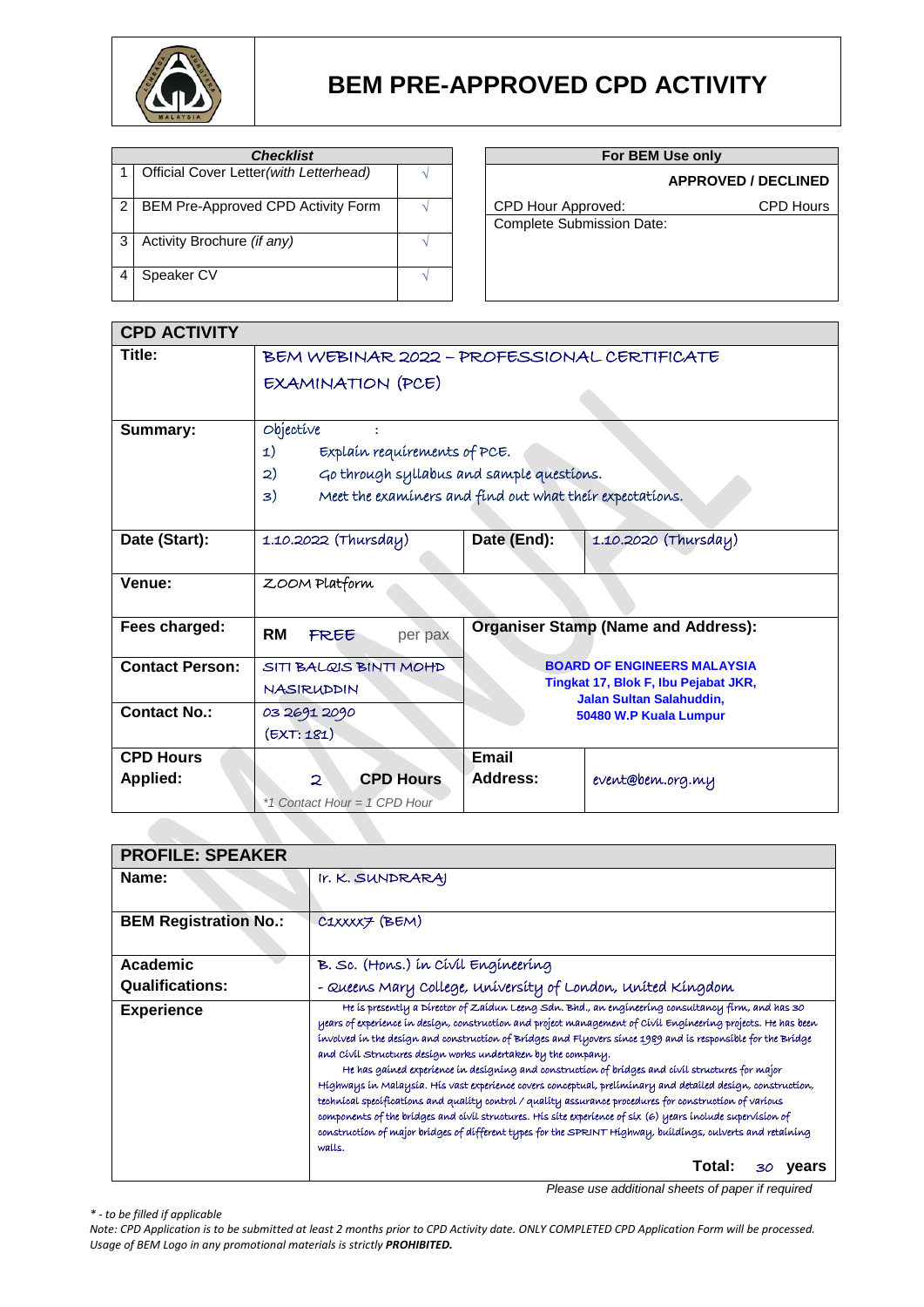

|                     | <b>BASIS OF CPD HOURS APPLIED FOR (Itinerary):</b>                                         |                                    |                                        |
|---------------------|--------------------------------------------------------------------------------------------|------------------------------------|----------------------------------------|
| <b>Date</b><br>Time | Program                                                                                    | <b>Contact Hours</b>               | <b>CPD Hours</b><br><b>Applied for</b> |
| (1.10.2022)         | Topic: PCE - Common Paper                                                                  |                                    |                                        |
| 10.30AM-            |                                                                                            |                                    |                                        |
| 12.00PM             |                                                                                            |                                    |                                        |
|                     | Synopsis of Topic: Briefing on Syllabus and their<br>Marking weightage, § Sample Questions | 90 mínutes                         | 1.5                                    |
|                     | Speaker:                                                                                   |                                    |                                        |
|                     | 1. Ir. K. Sundraraj                                                                        |                                    |                                        |
|                     | 2.                                                                                         |                                    |                                        |
| 12.00PM-            | Topic: Q&A Session                                                                         |                                    |                                        |
| 12.30PM             |                                                                                            | 30 mínutes                         | 0.5                                    |
|                     |                                                                                            |                                    |                                        |
|                     | <b>Synopsis of Topic:</b>                                                                  |                                    |                                        |
|                     | Speaker:                                                                                   |                                    |                                        |
|                     | 1.                                                                                         |                                    |                                        |
|                     | 2.                                                                                         |                                    |                                        |
|                     | Topic:                                                                                     |                                    |                                        |
|                     | <b>Synopsis of Topic:</b>                                                                  |                                    |                                        |
|                     | Speaker:<br>1.<br>2.                                                                       |                                    |                                        |
|                     | <b>Total Contact Hours</b>                                                                 | 2.0                                |                                        |
|                     |                                                                                            | <b>Total CPD Hours Applied for</b> | $\mathbf{z}$                           |
|                     | Please use additional sheets of paper if required                                          |                                    |                                        |

**Submitted By:** Signature: *SitiBalqis* Name: SITI BALQIS BINTI MOHD NASIRUDDIN Position: ADMIN OFFICIER Date: 1.8.2022

*\* - to be filled if applicable*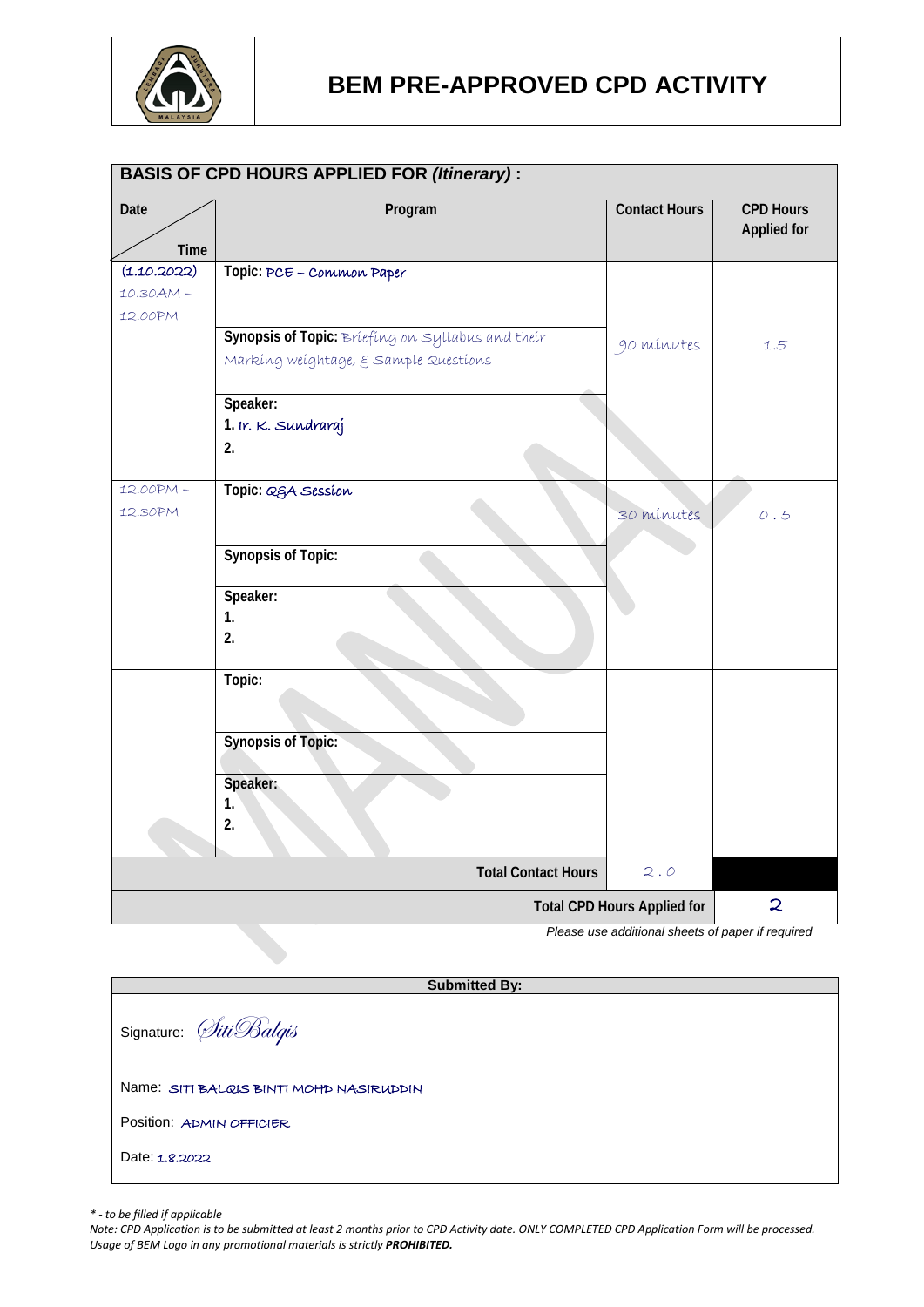

| <b>PROFILE: SPEAKER</b>      |        |       |
|------------------------------|--------|-------|
| Name:                        |        |       |
| <b>BEM Registration No.:</b> |        |       |
| <b>Academic</b>              |        |       |
| <b>Qualifications:</b>       |        |       |
| <b>Experience</b>            |        |       |
|                              |        |       |
|                              |        |       |
|                              |        |       |
|                              |        |       |
|                              |        |       |
|                              | Total: | years |

| <b>PROFILE: SPEAKER</b>      |        |       |
|------------------------------|--------|-------|
| Name:                        |        |       |
| <b>BEM Registration No.:</b> |        |       |
| Academic                     |        |       |
| <b>Qualifications:</b>       |        |       |
| <b>Experience</b>            |        |       |
|                              | Total: | years |